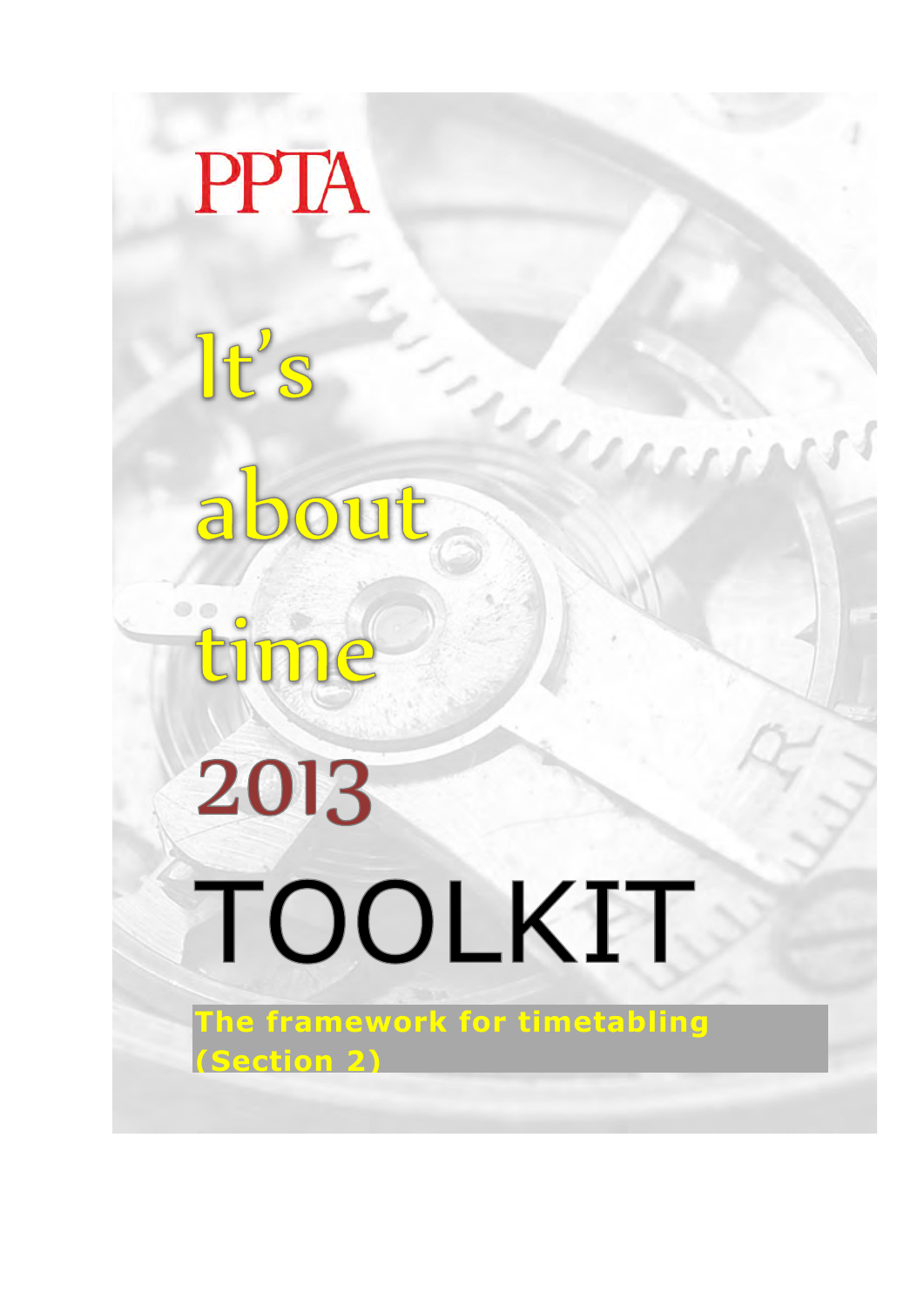# **Section 2: The framework for Timetabling**

The prerequisites on schools in terms of timetabling arise from legislation and the collective agreements and are longstanding and well understood. New constraints or requirements can arise from new government, Ministry or school initiatives. The former include the following:

## **2.1 The National Education Guidelines (NEGs) and National Administrative Guidelines (NAGs)**

NAG 1 states that Boards of Trustees must provide a balanced curriculum in accordance with the New Zealand Curriculum Framework and relevant documents based upon it. Programmes are required to meet individual need, and those with special needs are to receive appropriate support. Students should have access to a nationally and internationally recognised qualifications system, and Maori education initiatives should be advanced.

NAG 2 requires each Board of Trustees to have policies which promote high levels of staff performance, use educational resources effectively and recognise the needs of students, as well as be a good employer and comply with Collective Agreement conditions.

NAG 5 states that a safe physical environment must be provided for students and teachers. This responsibility is reinforced through the Health and Safety in Employment legislation.

Under NAG 6 boards are required to comply with all general legislation requirements such as attendance, length of the school day and length of the school year. (The Education Act 1989 restricts the school timetable to ten half-days per week, a half day being no less than 2 hours.)

# **2.2 School Staffing Order – the teaching resource**

The *School Staffing Order In Council [1](#page-1-0)* delivers a number of full-time teacher equivalents (FTTEs) each year to schools for curriculum, administrative and guidance and pastoral functions. This is the staffing  $(GMFS<sup>2</sup>)$  $(GMFS<sup>2</sup>)$  $(GMFS<sup>2</sup>)$  a school is guaranteed will be funded by the Ministry of Education for the year. It is based largely on the school's roll.

Each FTTE is 25 hours per week. Salary payments and leave are based on the teaching week being composed of a 25-hour timetable, and 0.2 being 5 hours or one school day. With 5 hours non-contact for each full

-

<span id="page-1-0"></span> $<sup>1</sup>$  An Education (School Staffing) Order in Council is made annually under Section 91H of the Education Act</sup> 1989 and establishes the entitlement and limitations on staffing.

<span id="page-1-1"></span><sup>2</sup> Guaranteed Minimum Formula Staffing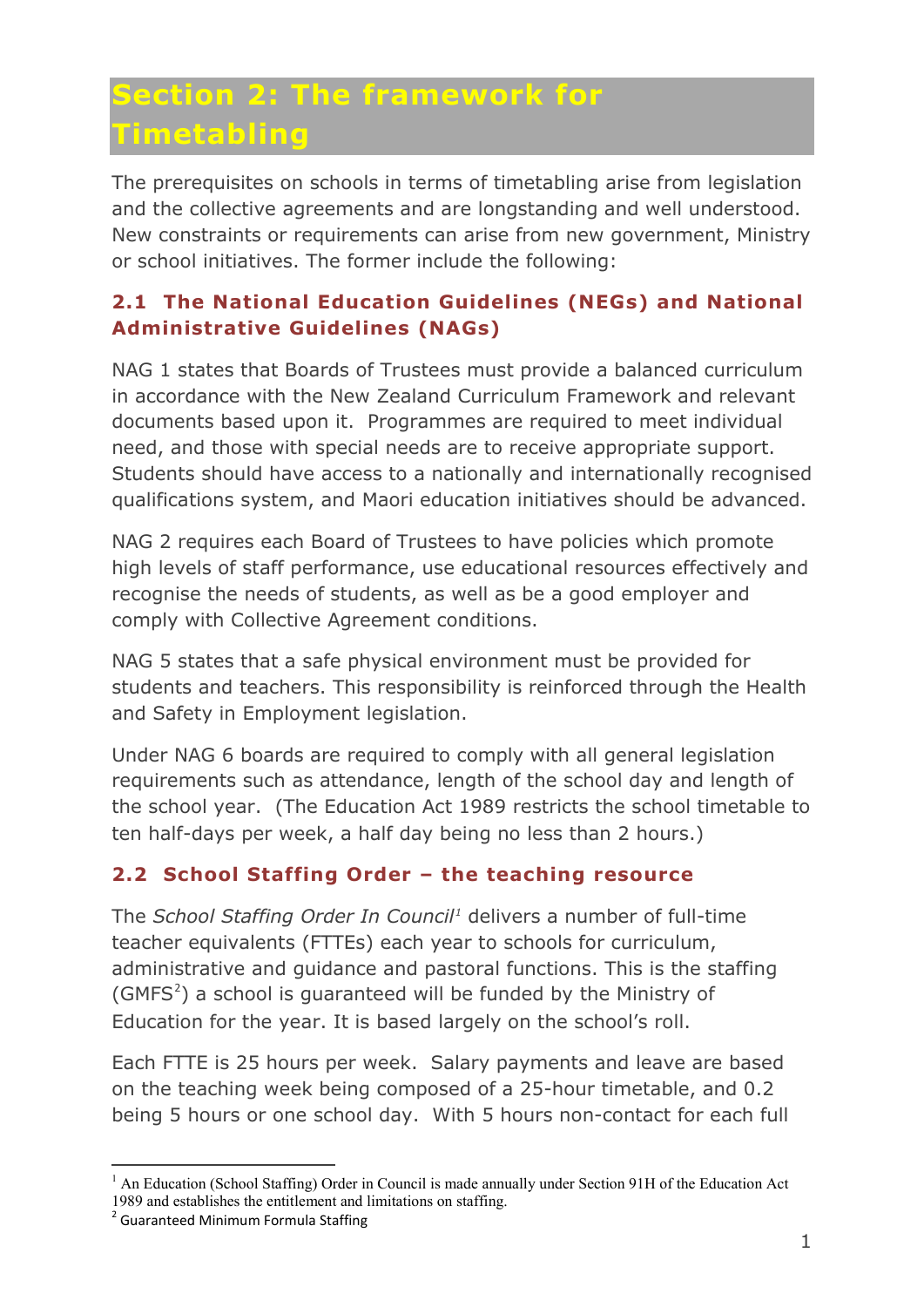time teacher, up to 20 hours can be scheduled for timetabled teaching each week<sup>[3](#page-2-0)</sup>.

Schools may employ staffing from specific sources such as  $TFEA<sup>4</sup>$  $TFEA<sup>4</sup>$  $TFEA<sup>4</sup>$ ,  $STAR<sup>5</sup>$  $STAR<sup>5</sup>$  $STAR<sup>5</sup>$ , etc and most employ more teachers than their Ministry funded-entitlement using their operations grant or locally raised funds<sup>[6](#page-2-3)</sup>.

#### **2.3 Collective Employment Agreements – working conditions**

The Secondary Teachers' Collective Agreement (STCA) and Area School Teachers' Collective Agreement (ASTCA) provide some specific parameters about hours of teachers' work and class size that are legal obligations. These are prefaced with a commentary that there are a range of factors affecting a teacher's work as well as the number of classes they are timetabled for: including preparation, assessment, administrative and pastoral duties relating to the students and the extent to which individual teachers may participate in extra-curricular programmes.

STCA *Part Five*: *[Hours of Work](http://ppta.org.nz/index.php/collective-agreements/stca/91-part-five)[7](#page-2-4)* details requirements that:

- \* the teaching staff must be consulted about the school's timetabling policy;
- $\triangle$  teachers' timetabled contact with students has an upper limit;
- $\triangle$  there are limits to duties required of teachers when schools are not open for instruction;
- $\triangle$  the average class size for individual teachers is limited, and
- \* when a school cannot meet some of these there must be a process for dealing with that ie compensatory mechanisms.

ASTCA *[Part Four: Hours of Work](http://ppta.org.nz/index.php/collective-agreements/astca/137-astca-part-four)[8](#page-2-5)* has similar requirements, except for average class size limits.

<span id="page-2-1"></span><sup>4</sup> Targeted Funding for Educational Achievement

-

<span id="page-2-0"></span> $3$ The non-contact provisions were introduced between 2002 and 2006 and secondary and area schools received approximately 1800 additional FTTEs through changes to the Staffing Order to accommodate the guaranteed non-contact time within the 25 hours of each FTTE. This additional staffing came from the recommendations of the Staffing Review Group (2000).

<span id="page-2-2"></span><sup>5</sup> Secondary Tertiary Alignment Resource

<span id="page-2-5"></span><span id="page-2-4"></span><span id="page-2-3"></span> $6$  The tri-partite Secondary Schools Staffing Group (from the 2010 bargaining) found that large schools are disadvantaged by the staffing formulae, and agreed some recommendations, which have yet to be progressed. See appendix 2.